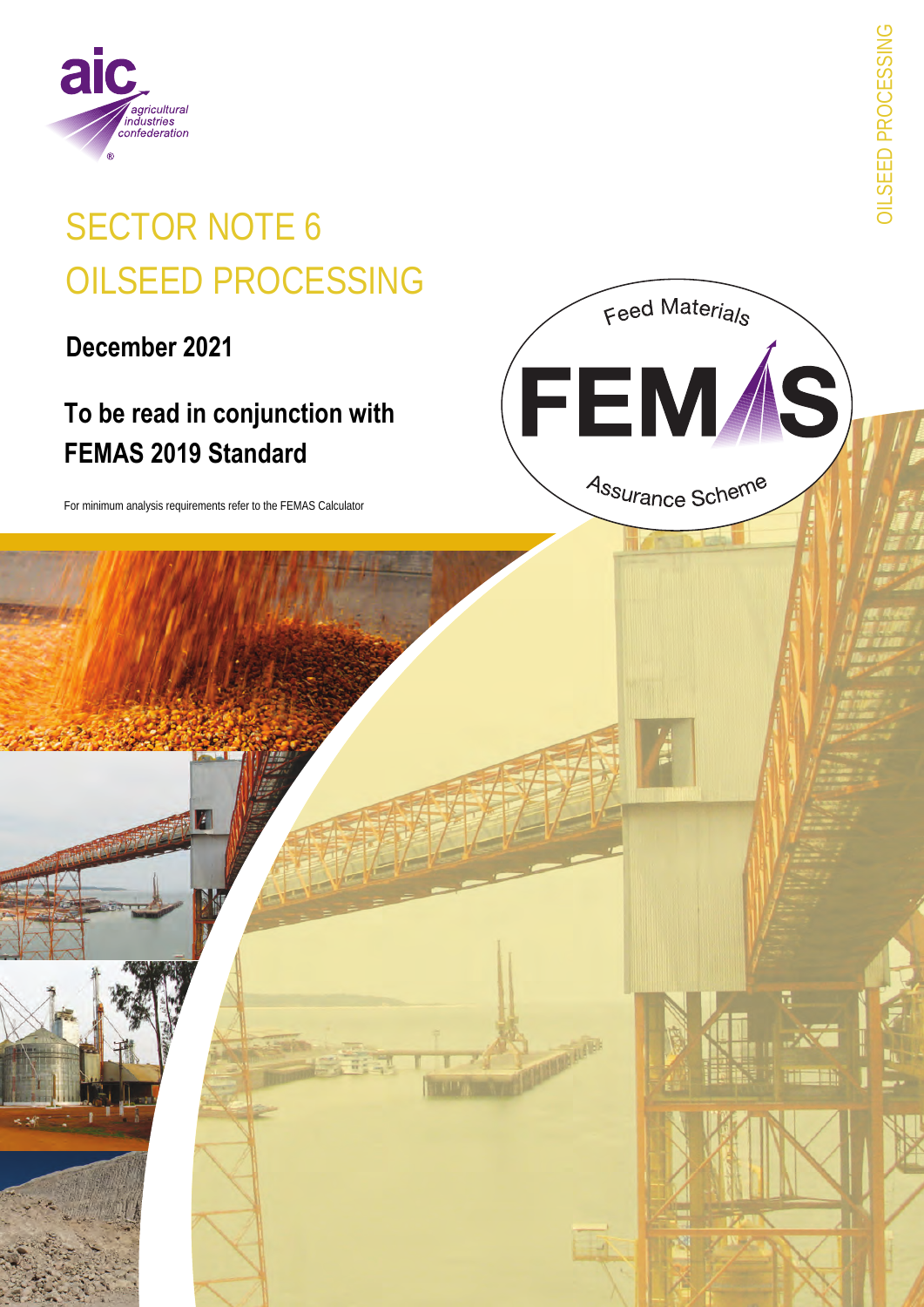## **FEMAS Sector Note No. 6 – Oilseed and Oil Fruit Processing**

These Sector Notes apply to businesses processing whole oil seeds and / or fruits, to produce products for use in animal feed, including: the production of expelled or extracted oilseed cakes and meals; the production of crude oils; the production of extruded oilseed and pulse blends.

Where crude oils are refined on site and included in the certification scope, Sector Note No. 12 Vegetable Fats and Oils must also be applied.

These Notes are not exhaustive, and are intended to assist in the application of the corresponding requirements of the FEMAS Standard and are not to be considered in isolation.

**Section 1** of these Sector Notes includes definitions of specific relevance to this sector.

**Section 2** of these Sector Notes includes those additional requirements of the FEMAS Scheme specific to this sector and with which Participants **must** comply in order to achieve certification under the FEMAS Scheme.

**Section 3** of these Sector Notes includes additional guidance (shown in italics) specific to this sector, which will assist Participants in interpreting the FEMAS Standard for their sector.

**NOTE: Revisions introduced in this edition of the Sector Notes are highlighted in Bold Blue**

| <b>Oilseeds</b>     | Seeds containing high levels of natural oils used for food and other<br>purposes. These include: groundnut (peanut or monkey nut), oilseed<br>rape (including canola), safflower, copra (coconut), oil palm fruit, palm<br>kernel, soya bean, cotton seed, niger / nyger seed, sunflower seed,<br>linseed (including linola and flax), olive pulp, sesame seed and cocoa<br>bean. |  |
|---------------------|-----------------------------------------------------------------------------------------------------------------------------------------------------------------------------------------------------------------------------------------------------------------------------------------------------------------------------------------------------------------------------------|--|
| <b>Crude Edible</b> | Edible oils processed only to the extent that they are made chemically                                                                                                                                                                                                                                                                                                            |  |
| Oils                | stable and not refined to the extent normally required for human                                                                                                                                                                                                                                                                                                                  |  |
|                     | consumption with regard to taste and colour.                                                                                                                                                                                                                                                                                                                                      |  |

#### **1 Definitions**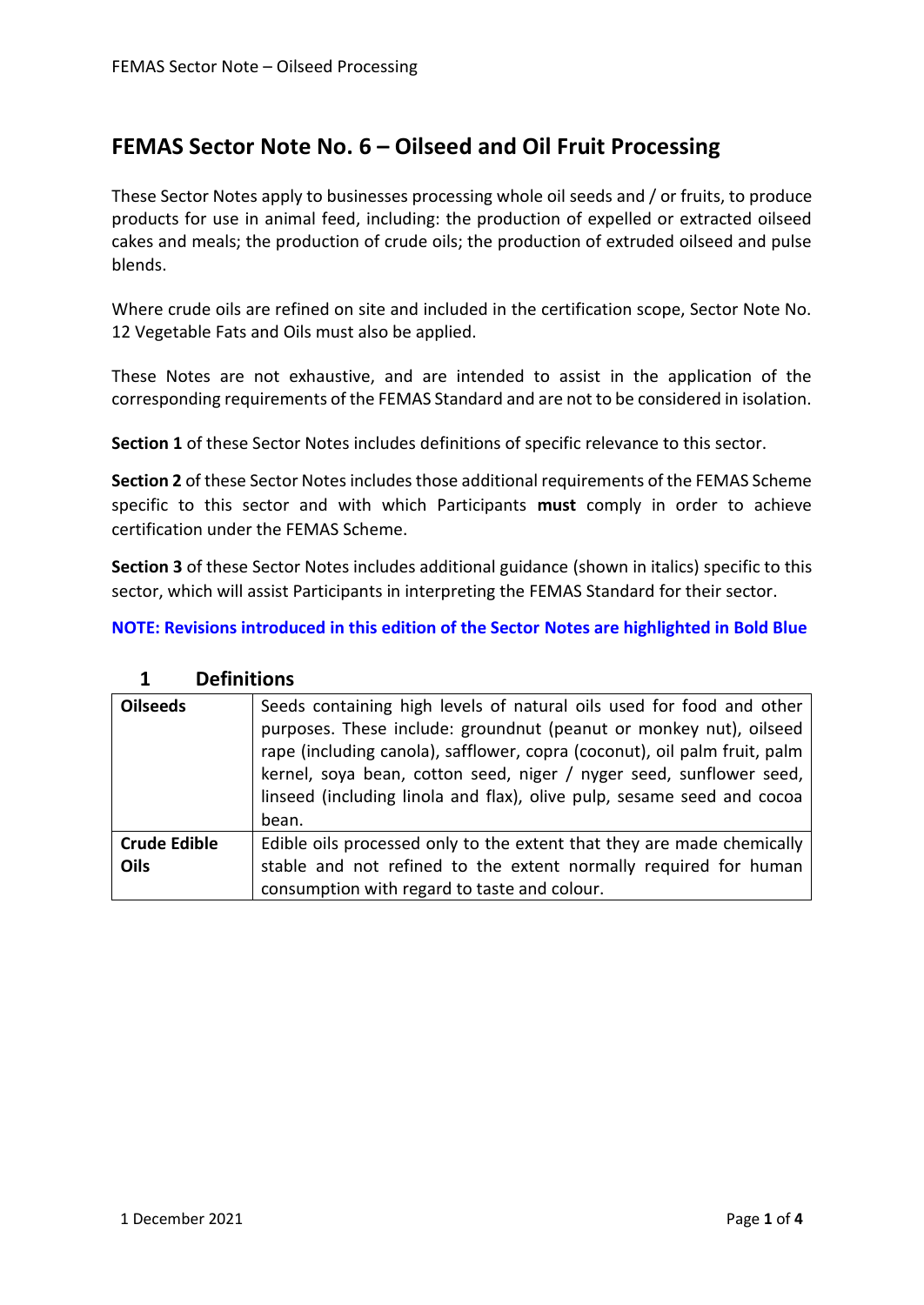### **2 Additional Sector-Specific Requirements**

| _______ |  |       |  |
|---------|--|-------|--|
|         |  | ,,,,, |  |
|         |  |       |  |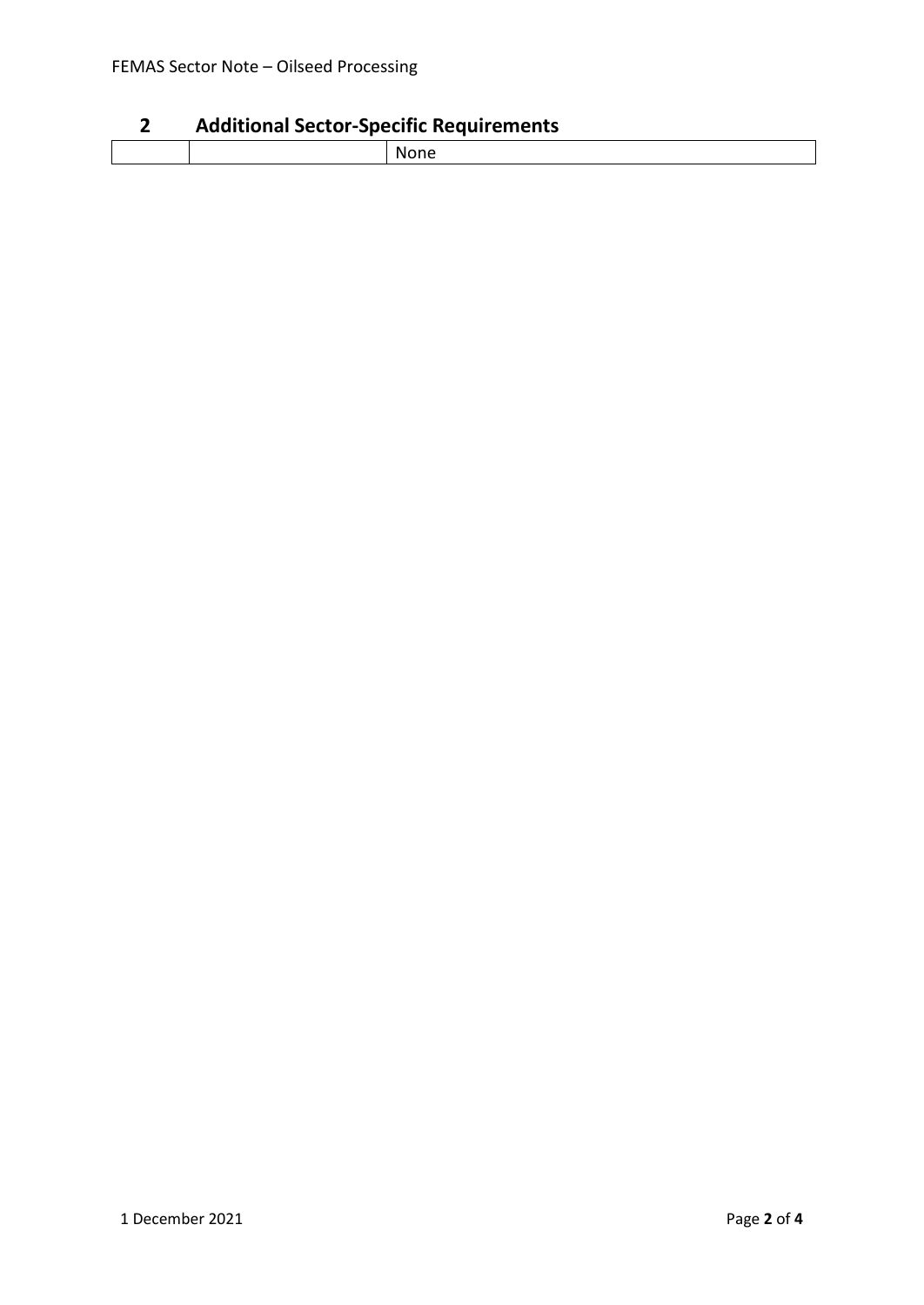| 3 | <b>Sector-Specific Guidance</b> |
|---|---------------------------------|
|---|---------------------------------|

| <b>B</b> 1.7 | <b>HACCP and Feed Safety</b> | Sector-specific potential hazards include but are not                                                                                                                                                                                                                                                                                                                                                                                                                                                                                                                                                                                                                                                                                                                                                                                                                                                                                                                                                                                                                                  |
|--------------|------------------------------|----------------------------------------------------------------------------------------------------------------------------------------------------------------------------------------------------------------------------------------------------------------------------------------------------------------------------------------------------------------------------------------------------------------------------------------------------------------------------------------------------------------------------------------------------------------------------------------------------------------------------------------------------------------------------------------------------------------------------------------------------------------------------------------------------------------------------------------------------------------------------------------------------------------------------------------------------------------------------------------------------------------------------------------------------------------------------------------|
|              | <b>Risk Assessment</b>       | limited to:                                                                                                                                                                                                                                                                                                                                                                                                                                                                                                                                                                                                                                                                                                                                                                                                                                                                                                                                                                                                                                                                            |
|              |                              | <b>Contamination of raw materials with bitumen</b><br>during storage and/ or transport<br>Contamination or damage of raw materials<br>during drying undertaken by suppliers (e.g.<br>presence of partially combusted fuels, heavy<br>metals, Dioxins, PCBs and product burnt during<br>drying)<br>The presence of undesirable weed seeds<br>The concentration of contaminants in by-<br>products / co-products<br>Potential presence of mycotoxins due to<br>growing, harvest and storage conditions<br>Segregation of oilseeds with significantly<br>different properties but of similar appearance.<br>Examples include but are not limited to: 'any<br>origin' versus 'Non-GM' products; 'double zero'<br>versus 'high erucic' rapeseed.<br>The presence of non-protein nitrogen products<br>Residues of pesticides authorised in the country<br>where the crops were grown but not authorised<br>in the countries where feed will be sold<br>The management of naturally occurring anti-<br>nutrients<br>The removal of solvent from feed produced in<br>solvent extraction plants |
| G 6.7        | <b>Pest Control</b>          | Evidence suggests that the levels of Vitamin K in<br>rapeseed (including Canola) may act as an antidote to<br>the anticoagulants used in many bait preparations.                                                                                                                                                                                                                                                                                                                                                                                                                                                                                                                                                                                                                                                                                                                                                                                                                                                                                                                       |
| H 10.1       | <b>Reprocess Material</b>    | Where edible oil refining is undertaken it may be the<br>practice for bleaching earth, gums and other refinery<br>by-products to be added into the feed. These by-<br>products should be risk assessed as raw materials. See<br>also Sector Note No. 12 Vegetable Fats and Oils.                                                                                                                                                                                                                                                                                                                                                                                                                                                                                                                                                                                                                                                                                                                                                                                                       |
| 15           | <b>Analysis</b>              | <b>Undesirable Substances Directive, 2002/32 as</b><br>amended Annex I, Section I contains a specific<br>footnote for arsenic in palm kernel expeller:<br>"Upon request of the competent authorities, the<br>responsible operator must perform an analysis to<br>demonstrate that the content of inorganic arsenic is<br>lower than 2 ppm."                                                                                                                                                                                                                                                                                                                                                                                                                                                                                                                                                                                                                                                                                                                                            |